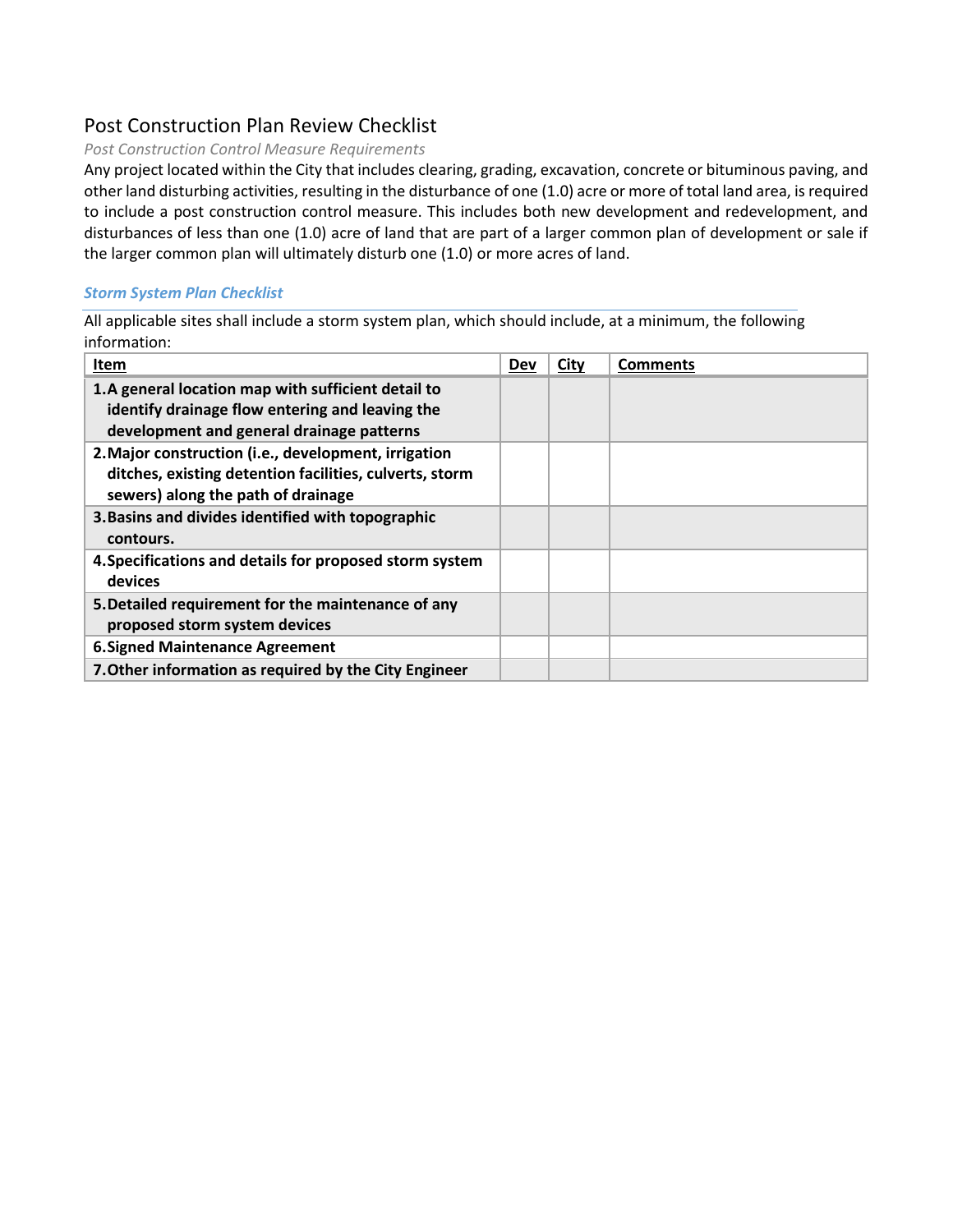# *Post Construction Plan Checklist: Extended Detention Basin (EDB)*

| <b>Extended Detention Basin (EDB) Checklist</b> |                                                                                                                                                                                                  |            |             |                 |
|-------------------------------------------------|--------------------------------------------------------------------------------------------------------------------------------------------------------------------------------------------------|------------|-------------|-----------------|
|                                                 | PLAN AND PROFILE SHEET                                                                                                                                                                           | Dev        | <b>City</b> | <b>Comments</b> |
|                                                 | 1. Location and labels for all major features of EDB<br>(inflow structure(s), forebay, trickle channel,<br>access road, outlet work(s), spillway, maintenance<br>access ramps, embankment, etc.) |            |             |                 |
|                                                 | 2. Contours                                                                                                                                                                                      |            |             |                 |
| 3.                                              | Other utilities in vicinity of EDB                                                                                                                                                               |            |             |                 |
| 4.                                              | Linework for right-of-way lines, lot lines,<br>easements, and tracts                                                                                                                             |            |             |                 |
| 5.                                              | Location and labels for all major features of EDB<br>(inflow structure(s), forebay, trickle channel,<br>access road, outlet work(s), spillway, maintenance<br>access ramps, embankment, etc.)    |            |             |                 |
| 6.                                              | Invert elevations at major features of EDB (inflow<br>structure(s), forebay, outlet work(s))                                                                                                     |            |             |                 |
|                                                 | 7. Water quality water surface elevation                                                                                                                                                         |            |             |                 |
| 8.                                              | Water surface elevation of all applicable storm<br>events                                                                                                                                        |            |             |                 |
| 9.                                              | Label for upper and bottom stages for EDB                                                                                                                                                        |            |             |                 |
|                                                 | <b>DETAIL SHEET</b>                                                                                                                                                                              | <b>Dev</b> | <b>City</b> | <b>Comments</b> |
|                                                 | 1. Volume provided by the EDB forebay including the<br><b>WQCV</b>                                                                                                                               |            |             |                 |
|                                                 | 2. WQCV drain time                                                                                                                                                                               |            |             |                 |
| 3.                                              | Seed mix, ensure consistency with Landscape Plan                                                                                                                                                 |            |             |                 |
| 4.                                              | <b>Inspection and Maintenance Requirements for</b><br>each Specific EDB Feature, including frequency                                                                                             |            |             |                 |
| 5.                                              | <b>Summary of Routine Maintenance Activities for</b><br>an EDB                                                                                                                                   |            |             |                 |
|                                                 | 6. Summary of Minor Maintenance Activities for an<br><b>EDB</b>                                                                                                                                  |            |             |                 |
| 7.                                              | <b>Summary of Major Maintenance Activities for an</b><br><b>EDB</b>                                                                                                                              |            |             |                 |
| 8.                                              | Water quality outlet works detail                                                                                                                                                                |            |             |                 |
| 9.                                              | Water quality plate detail                                                                                                                                                                       |            |             |                 |
|                                                 | 10. Maintenance access road detail                                                                                                                                                               |            |             |                 |
|                                                 | 11. Trickle channel typical section                                                                                                                                                              |            |             |                 |
|                                                 | 12. Forebay edge detail (or cross section) which<br>includes maximum allowed sediment depth in<br>forebay                                                                                        |            |             |                 |
|                                                 | 13. Forebay release structure detail                                                                                                                                                             |            |             |                 |
|                                                 | 14. Spillway detail(s), including cutoff wall                                                                                                                                                    |            |             |                 |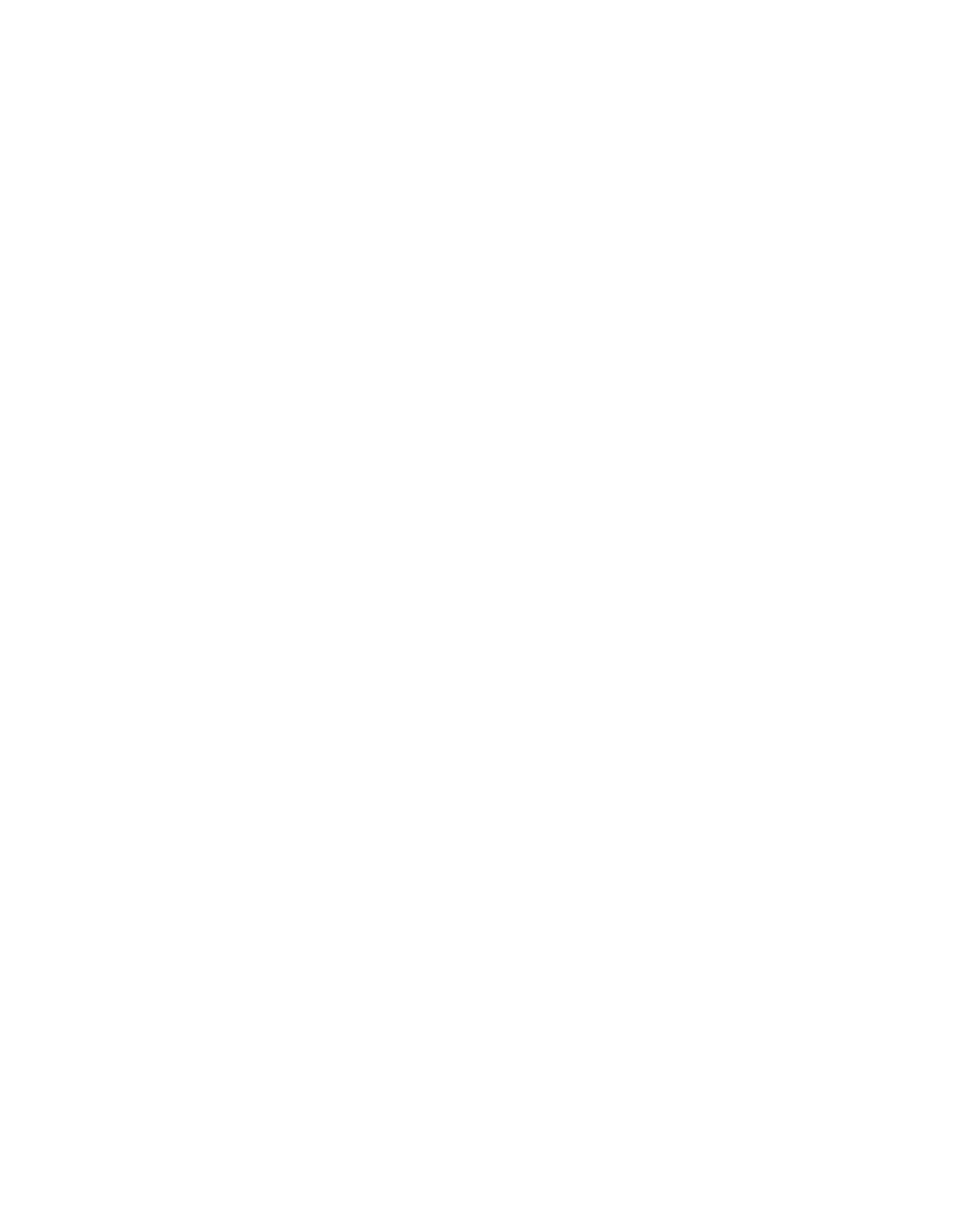| Rain Garden/Bioretention/Porous Landscape Detention(PLD)                                                                      |            |             |                 |
|-------------------------------------------------------------------------------------------------------------------------------|------------|-------------|-----------------|
| <b>PLAN SHEET</b>                                                                                                             | <b>Dev</b> | <b>City</b> | <b>Comments</b> |
| 1. Location and labels for all major features of Rain<br>Garden (inlet pipe, overflow outlet structure,<br>outlet pipe, etc.) |            |             |                 |
| 2. Linework for underdrains                                                                                                   |            |             |                 |
| 3. Linework for right-of-way lines, lot lines,<br>easements, and tracts                                                       |            |             |                 |
| 4. Contours                                                                                                                   |            |             |                 |
| 5. Other utilities in vicinity of Rain Garden                                                                                 |            |             |                 |
| 6. Cross reference to Rain Garden Operation and<br><b>Maintenance Details sheet</b>                                           |            |             |                 |
| <b>DETAIL SHEET</b>                                                                                                           | Dev        | <b>City</b> | <b>Comments</b> |
| 1. WQCV provided by the Rain Garden                                                                                           |            |             |                 |
| <b>WQCV</b> drain time<br>2.                                                                                                  |            |             |                 |
| <b>Inspection and Maintenance Requirements for</b><br>3.<br>each Specific Rain Garden Feature, including<br>frequency         |            |             |                 |
| <b>Summary of Routine Maintenance Activities for a</b><br>4.<br><b>Rain Garden</b>                                            |            |             |                 |
| <b>Summary of Minor Maintenance Activities for a</b><br>5.<br><b>Rain Garden</b>                                              |            |             |                 |
| <b>Summary of Major Maintenance Activities for a</b><br>6.<br><b>Rain Garden</b>                                              |            |             |                 |
| 7. Overflow outlet box detail/typical cross section                                                                           |            |             |                 |
| <b>Typical Rain Garden cross section (include label</b><br>8.<br>for depth of WQCV)                                           |            |             |                 |
| Underdrain detail including labels for the depth<br>9.<br>and type of fill materials and diameter of<br>perforated pipe       |            |             |                 |
| 10. Rundown cross section and details (if applicable).                                                                        |            |             |                 |

# *Post Construction Plan Checklist: Rain Garden/Bioretention/Porous Landscape Detention(PLD)*